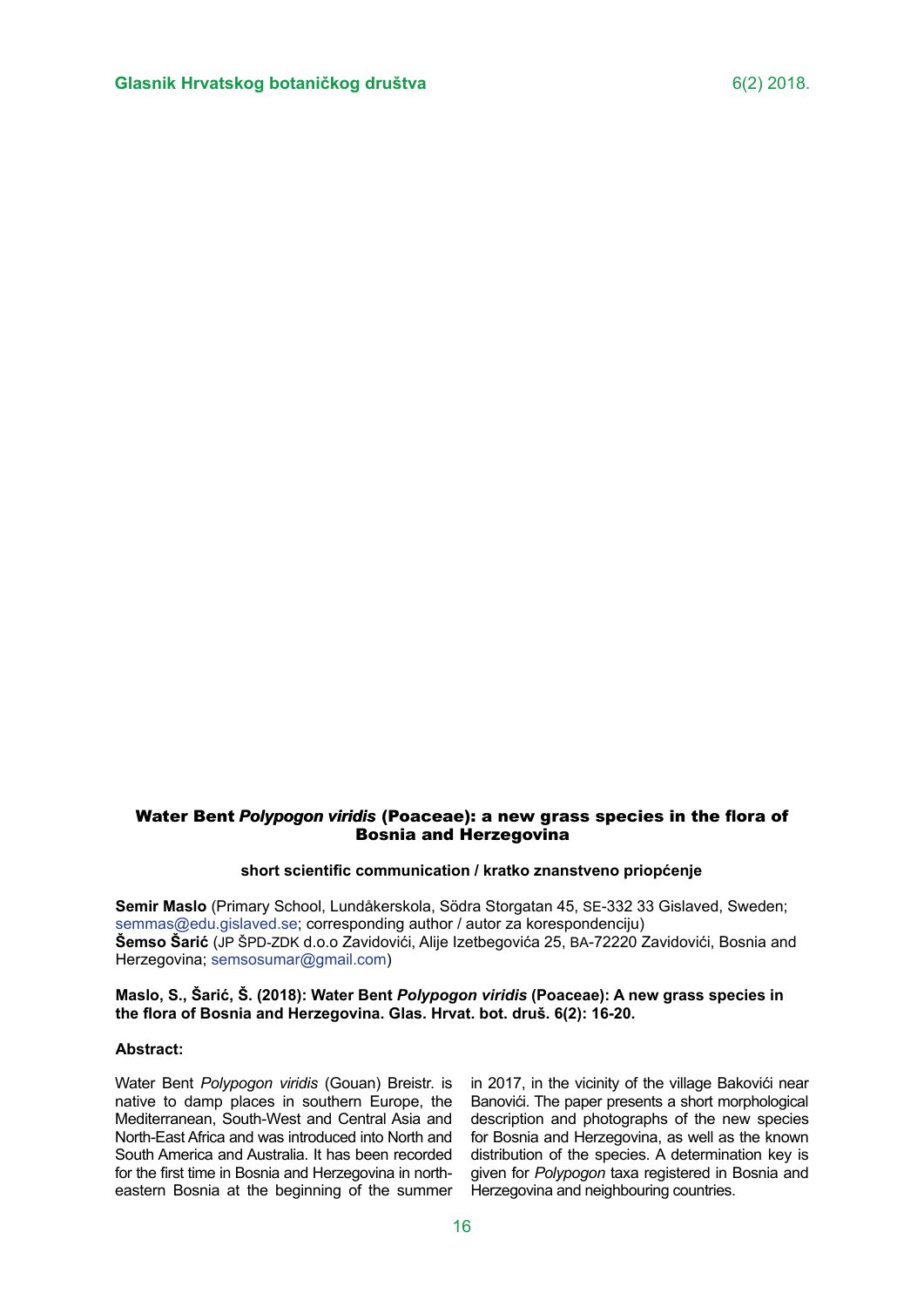**Keywords:** Bosnia and Herzegovina, distribution, grass, morphology, *Polypogon*

**Maslo, S., Šarić, Š. (2018):** *Polypogon viridis* **(Poaceae): nova vrsta trave u flori Bosne i Hercegovine. Glas. Hrvat. bot. druš. 6(2): 16-20.**

### **Sažetak**

*Polypogon viridis* (Gouan) Breistr. je autohtona vrsta vlažnih staništa južne Europe, Sredozemlja, sjeverozapadne i središnje Azije kao i sjeveroistočne Afrike, dok je unešena u Sjevernu i Južnu Ameriku te Australiju. Početkom ljeta 2017. godine je po prvi put zabilježena u Bosni i Hercegovini, kod Bakovića

u blizini Banovića. U radu se donosi kratak opis morfoloških karakteristika vrste, karta poznate rasprostranjenosti te ključ za određivanje vrsta roda *Polypogon* zabilježenih u Bosni i Hercegovini i susiednim zemliama.

**Ključne riječi:** Bosna i Hercegovina, morfologija, *Polypogon*, rasprostranjenost, trava

### **Introduction**

The genus *Polypogon* Desf. belongs to the tribe *Aveneae* Dumort. (Poaceae). There are about 20 species occurring in warm-temperate regions of the world, especially in damp places. Nine species have been recognized in Europe (Ryves et al. 1996, Valdés & Scholz 2009, Verloove 2016), among which five are native (Valdés & Scholz 2009). Only one species, *P. monspeliensis* (L.) Desf. has been recorded for Bosnia and Herzegovina (Beck-Mannagetta 1903). *P. viridis* (Gouan) Breistr. has been reported in Europe in Azerbaijan, Albania, Armenia, Belgium, Croatia, Cyprus, France, Georgia, Germany, Great Britain, Greece, Italy, Montenegro, Portugal, Serbia, Slovenia, Spain, Switzerland, The Russian Federation, Turkey and Ukraine (Rohlena 1942, Jordanov 1963, Josifović 1976, Pignatti 1982, Domac 2002, Jogan 2007, Valdés & Scholz 2009, Verloove 2016).

This species typically occurs on damp ground beside ponds, streams and rivers, in seepages, damp cultivated or disturbed ground and disturbed marshy areas.

Water Bent was, for a long time, included in *Agrostis* (as *Agrostis semiverticillata* (Forssk.) C. Chr.). Modern revisions have redefined the distinction and all species with deciduous, stipitate spikelets are now placed in *Polypogon* (Clayton & Renvoize 1986). A male-sterile hybrid between this species and *A. stolonifera* L. has been recorded from England (the island of Guernsey).

#### **Material and methods**

A summer floristic survey in 2017 in the area of north-eastern Bosnia resulted in new records for the flora of Bosnia and Herzegovina, *P. viridis*. Digital photographs and GPS coordinates were taken in field. Identification of the specimens was done according to Philipson (1937), Hubbard (1984), Cope & Gray (2009) and Verloove (2016). The nomenclature follows the Euro-Med checklist (Euro+Med 2006). The collected plant specimen was deposited in the herbarium (SARA-51819). For herbarium abbreviations, see Holmgren et al. (1990).

#### **Results and discussion**

*Polypogon viridis* (Gouan) Breistr., Bull. Soc. Bot. France 110 (Sess. Extr.): 56 (1966), (synonyms: *Agrostis viridis* Gouan 1762., *Agrostis semiverticillata*  (Forssk.) C. Chr. 1922).

*P. viridis*, formerly known as *Agrostis viridis* and *A. semiverticillata*, is perennial herb that has no perennating rhizomes but instead forms nodal adventious roots at lower nodes of its branches. To identify this species, we offer the key for *Polypogon*  taxa registered in Bosnia and Herzegovina, and in neighbouring countries, which is adjusted according to Tutin (1980), Doğan (1985) and Verloove (2016).

- Glumes and lemma awnless; perennial grasses 1 .............................................................*P. viridis*
- Glumes awned; annual grasses ....................**2** 1
- 2 Lemma awnless; glumes deeply 2-lobed, margin of glumes densely ciliate in upper half, awn inserted at ca 1/4 from the apex .................. ..................................................... *P. maritimus*
- 2 Lemma with a short terminal awn; glumes emarginated, margin of glumes slightly ciliate in upper half, awn subapical ............................... .............................................. *P. monspeliensis*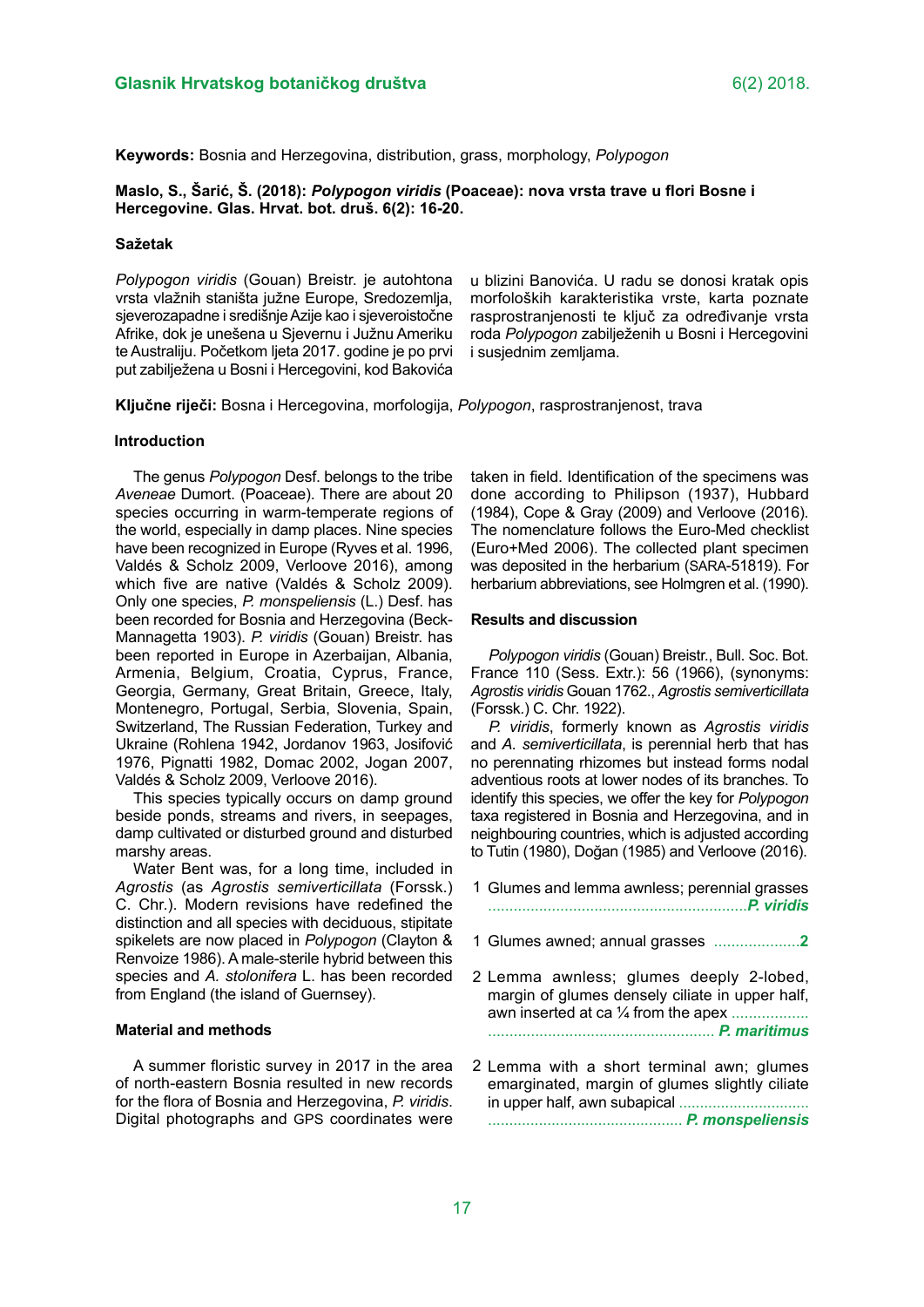

**Figure 1.** *Polypogon viridis* a) and b) habitat (Photos: Š. Šarić), c) and d) inflorescence (Photos: S. Maslo).

*P. viridis* (Fig. 1) is perennial, loosely tufted, 10-60 cm tall, with geniculately ascending culms rooting at the nodes. The ligule is blunt and membranous, 1.5 - 5 mm long. Leaf blades are flat and pointed, 2 - 10 mm wide and 3 - 18 cm long, hairless, closely nerved and rough. The panicle is erect, ovate to oblong, dense, lobed, sometimes interrupted below, 2 - 15 cm long and 1 - 4 cm wide, pale green or purplish. The spikelets are very numerous, oblong, awnless, 1.7 - 2.2 mm long, 1-flowered, falling at maturity with the pedicel attached. Glumes equal, as long as the spikelet, oblong or elliptic and blunt when opened out, rounded on the back below, keeled above the middle, minutely rough, 1-nerved, or the upper 3-nerved. Lemmas about half the length of the glumes rounded on the back, broadly elliptic, finely-5-nerved, and thin. Palea is nearly as long as the lemma, 2-nerved. Anthers are 0.5-0.7 mm long. Caryopsis pale brown, oblong, 1 mm long. Chromosome counts are 2n=28 (Hubbard 1984, Cope & Gray 2009).

The first record of this species for Bosnia and Herzegovina is coming from north-eastern Bosnia at the beginning of June 2017, in the vicinity of the village Bakovići near Banovići (44° 23' 50.83" N; 18° 28' 17.86" E; elevation 393 m) (Fig. 2). About ten large populations were recorded on a surface of 4 ha. In the area it grows on open damp habitats together with a wide range of ruderals, including some alien species. This grass has become quite abundant in the area, and it was found accompanied by *Ambrosia artemisiifolia* L., *Artemisia absinthium* L., *Dipsacus laciniatus* L., *Dittrichia graveolens* (L.) Greuter, *Juncus articulatus* L., *Nicotiana rustica* L., *Phytolacca americana* L., *Reynoutria japonica*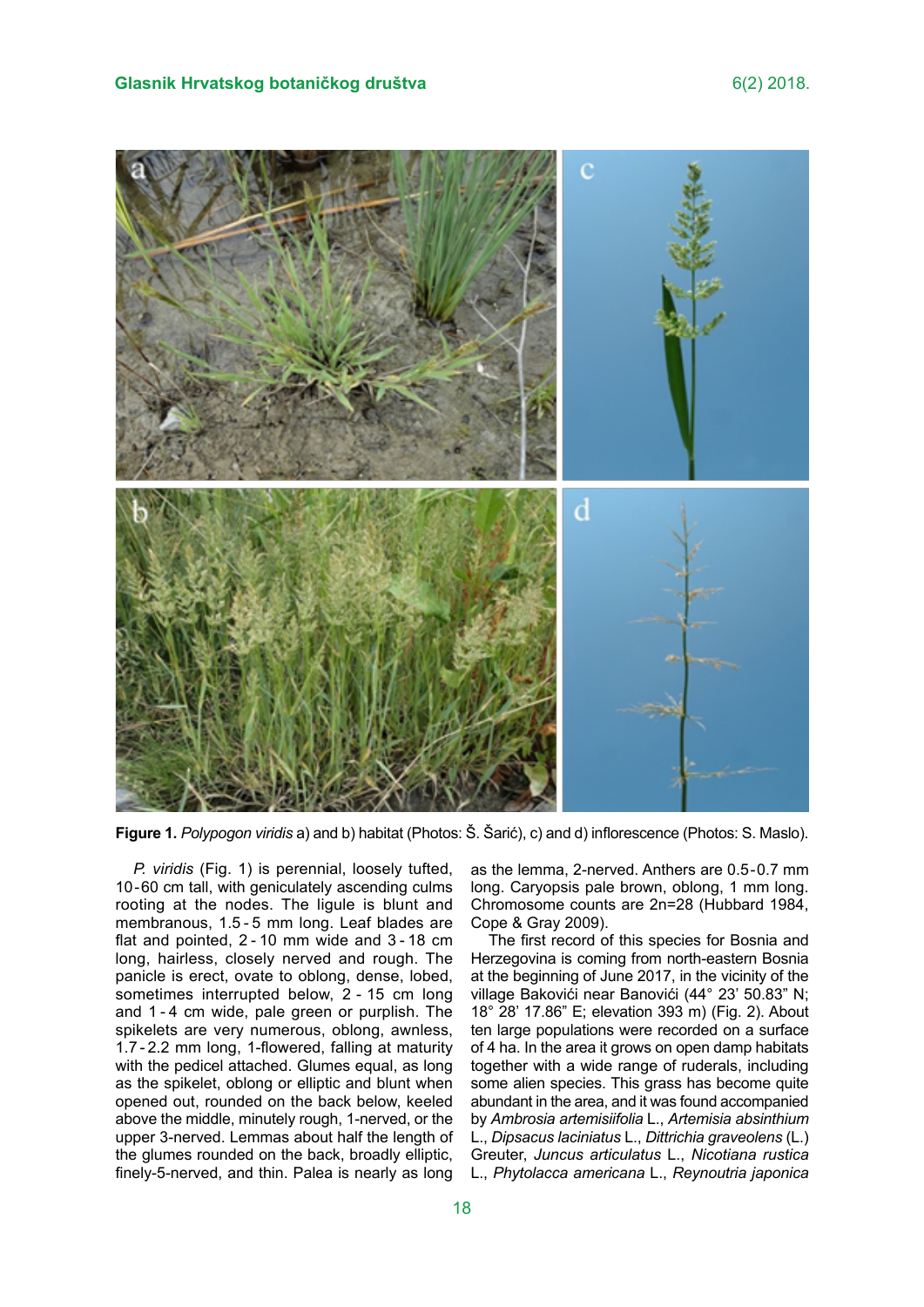Houtt., *Rumex conglomeratus* Murray, *Tussilago farfara* L. and *Typha angustifolia* L. During fieldwork in October 2017 the species was recorded also in the town of Neum (south Herzegovina) (42° 55' 05.43" N; 17° 37' 25.61" E; elevation 10 m) (Fig. 2). A few plants were found in pavement cracks and at the bases of walls and rubbish tips.

Some of the populations in north-eastern Bosnia are of a considerable size, suggesting that this species has been present in the area for several years. Probably it already occurs in the country more widely than the new records indicate, but it is most likely overlooked by collectors because of its similarity to some taxa of genus *Agrostis* (it has

been previously classified in that genus). However, one character can consistently separate this species. In the taxa of genus *Agrostis*, the glumes of ripe spikelets are persistent, but in Water Bent the glumes fall with the seeds and gradually create a skeletal flower-head (Fig. 1d).

Occurrence of this taxon in north-eastern Bosnia was not expected, as this Mediterranean plant was recorded in only one locality in neighboring Slavonia (Croatia) (Nikolić 2017). On the other hand the taxon is relatively common in neighboring Dalmatia, between Zadar and Dubrovnik, and our finding in Neum was not unusual.



**Figure 2.** The distribution of *Polypogon viridis* in Bosnia and Herzegovina.

## **Acknowledgements**

We would like to thank Aldin Boškailo on the mapping of distribution of species and Jessica Andersson for improving the English of this paper.

### **References**

- **Beck-Mannagetta, G. (1903):** Flora Bosne, Hercegovine i novopazarskog sandžaka, 1(1) (in Bosnian). Glasnik Zemaljskog muzeja u Bosni i Hercegovini 15(1): 1-48.
- **Clayton, W. D., Renvoize, S. A. (1986):** Genera Graminum. London, HMSO.
- **Cope, T., Gray, A. (2009):** Grasses of the British Isles. Handbook Number 13. Botanical Society of the British Isles.
- **Doğan, M. (1985):** *Polypogon* Desf. In: Davis, P.H. (eds.): Flora of Turkey and the East Aegean Islands Volume 9. Edinburgh University Press, Edinburgh, 354-357.
- **Domac, R.(2002):** Flora of Croatia (in Croatian). Školska knjiga, Zagreb.
- **Euro+Med (2006):** Euro+Med PlantBase - the information resource for Euro-Mediterranean plant diversity. [http://ww2.bgbm.org/EuroPlusMed](http://ww2.bgbm.org/EuroPlusMed ) (accessed 27 October 2017).
- **Holmgren, P. K., Holmgren, N. H., Barnett, L. C. (1990):** Index Herbariorum. Part I: the herbaria of the world. 8th edn. Regnum Vegetabile 120: 1-693.
- **Hubbard, C. E. ed. J. C. E. Hubbard (1984):** Grasses, ed. 3. Penguin Books, London.